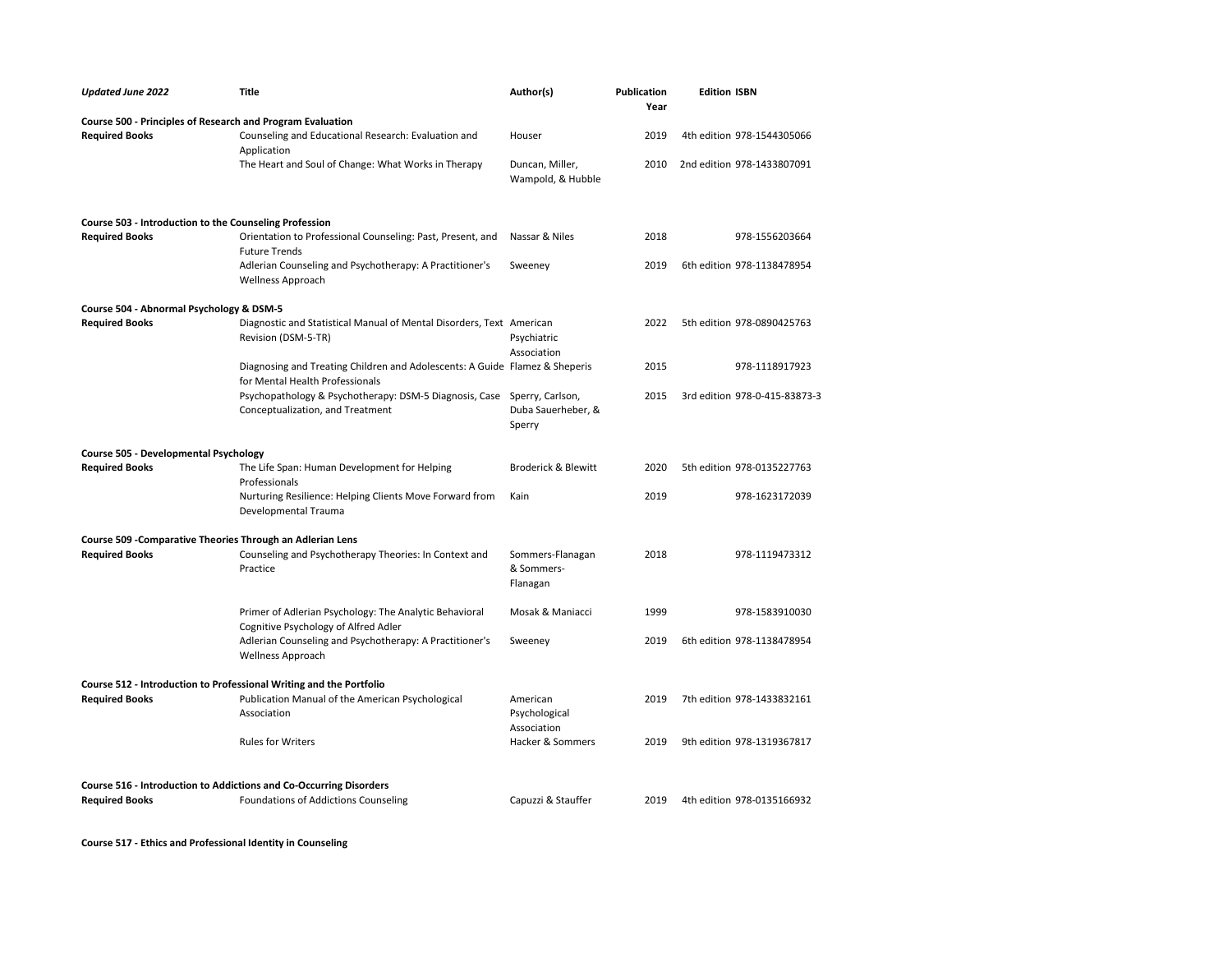| <b>Updated June 2022</b>                                   | Title                                                                                 | Author(s)                          | <b>Publication</b><br>Year | <b>Edition ISBN</b>        |
|------------------------------------------------------------|---------------------------------------------------------------------------------------|------------------------------------|----------------------------|----------------------------|
| <b>Required Books</b>                                      | Ethical Decision-Making for the 21st Century Counselor                                | Sheperis, Henning,<br>& Kocet      | 2015                       | 1st edition 978-1452235493 |
|                                                            | School Counseling Principles: Ethics and Law                                          | Stone                              | 2017                       | 4th edition 978-1929289509 |
|                                                            | The Words of Martin Luther King, Jr.                                                  | King                               | 2001                       | Any edition 978-1557044501 |
| <b>Optional Book</b>                                       | Ethical, Legal, and Professional Issues in Counseling                                 | Remley & Herlihy                   | 2016                       | 5th edition 978-0134061641 |
| Course 519 - Trauma and Crisis Intervention                |                                                                                       |                                    |                            |                            |
| <b>Required Books</b>                                      | Introduction to Crisis and Trauma Counseling                                          | Duffey &<br>Haberstroh             | 2020                       | 1st edition 978-1556203770 |
| <b>Optional Book</b>                                       | Trauma Stewardship                                                                    | Van Dernoot Lipsky                 | 2009                       | 978-1576759448             |
| Course 521.5 - Values, Ethics, & Legalities in Art Therapy |                                                                                       |                                    |                            |                            |
| <b>Required Books</b>                                      | Ethical, Legal, and Professional Issues in Counseling                                 | Remley & Herlihy                   | 2020                       | 6th edition 978-0135183816 |
|                                                            | Ethical Issues in Art Therapy                                                         | Moon                               | 2015                       | 3rd edition 978-0398090692 |
| <b>Optional Book</b>                                       | Art Therapy for Social Justice: Radical Intersections                                 | Talwar                             | 2018                       | 1st edition 978-1138909069 |
| Course 523 - Multi-Cultural Counseling                     |                                                                                       |                                    |                            |                            |
| <b>Required Books</b>                                      | Counseling the Culturally Diverse: Theory and Practice                                | Sue, Sue, Neville, &<br>Smith      | 2022                       | 9th edition 978-1119861904 |
|                                                            | Cultural Humility: Engaging Diverse Identities in Therapy                             | Hooks, Davies,<br>Owen, & DeBlaere | 2017                       | 1st edition 978-1433827778 |
| <b>Course 525 - Essential Interviewing Skills</b>          |                                                                                       |                                    |                            |                            |
| <b>Required Books</b>                                      | Essentials of Intentional Interviewing: Counseling in a                               | Ivey, Ivey, &                      | 2015                       | 3rd edition 978-1305087330 |
|                                                            | Multicultural World                                                                   | Zalaquett                          |                            |                            |
|                                                            | The Key to Psychotherapy: Understanding the Self-Created<br>Individual                | Powers & Griffith                  | 2012                       | 2nd edition 978-0918287182 |
|                                                            | Adlerian Counseling and Psychotherapy: A Practitioner's<br>Wellness Approach          | Sweeney                            | 2019                       | 6th edition 978-1138478954 |
| <b>Optional Book</b>                                       | See syllabus for list of recommended reading.                                         |                                    |                            |                            |
| Course 532 - Group Psychotherapy & Counseling              |                                                                                       |                                    |                            |                            |
| <b>Required Books</b>                                      | The Theory and Practice of Group Counseling                                           | Corey                              | 2015                       | 9th edition 978-1305088016 |
|                                                            | Adlerian Group Counseling and Therapy: Step-by-Step                                   | Sonstegard, Bitter,<br>& Pelonis   | 2015                       | 1st edition 978-1138871588 |
|                                                            | 150 More Group Therapy Activities and Tips                                            | Belmont                            | 2016                       | 978-1683730156             |
| <b>Course 533 - Clinical Assessment</b>                    |                                                                                       |                                    |                            |                            |
| <b>Required Books</b>                                      | Assessment in Counseling: Practice and Procedures                                     | Hays                               | 2017                       | 6th edition 978-1556203688 |
| <b>Course 534 - Behavioral Neuroscience</b>                |                                                                                       |                                    |                            |                            |
| <b>Required Books</b>                                      | Handbook of Clinical Psychopharmacology for Therapists                                | Preston, O'Neal, &<br>Talaga       | 2021                       | 9th edition 978-1684035151 |
|                                                            | Behavioral Neuroscience for the Human Services:                                       | Johnson                            | 2014                       | 978-0199794157             |
|                                                            | Foundations in Emotion, Mental Health, Addiction, and<br><b>Alternative Therapies</b> |                                    |                            |                            |
|                                                            | Trauma-Informed Care: How Neuroscience Influences<br>Practice                         | Evans & Coccoma                    | 2014                       | 978-1138637160             |

**Course 536 - Clinical Treatment Planning in Counseling & Psychotherapy**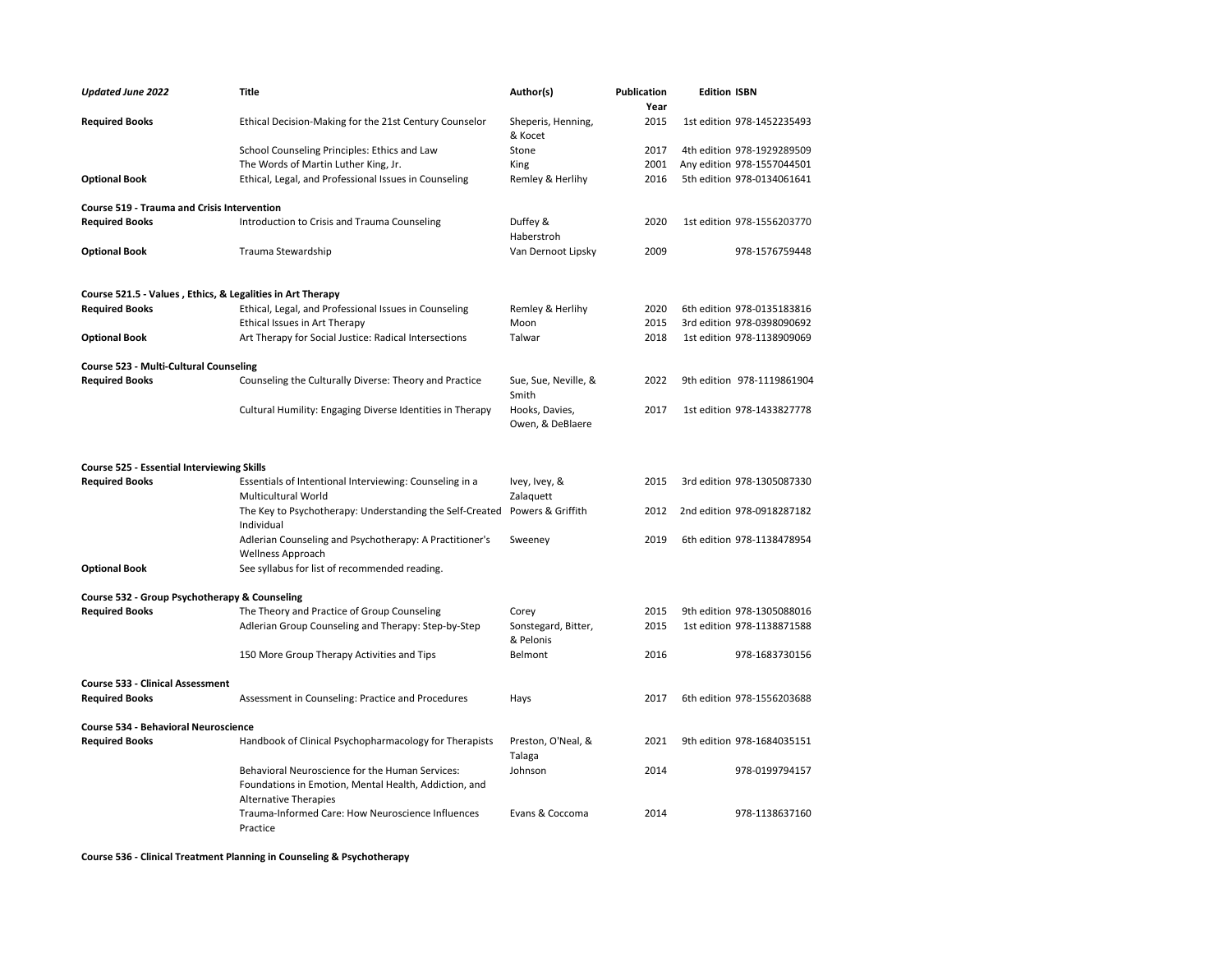| <b>Updated June 2022</b>                       | <b>Title</b>                                                                                | Author(s)                              | <b>Publication</b><br>Year | <b>Edition ISBN</b>                         |
|------------------------------------------------|---------------------------------------------------------------------------------------------|----------------------------------------|----------------------------|---------------------------------------------|
| <b>Required Books</b>                          | Treating Those with Mental Disorders: A Comprehensive<br>Approach to Case Conceptualization | Kress & Paylo                          | 2018                       | 2nd edition 978-0134814568                  |
|                                                | Course 537 - Advanced Approaches to Counseling & Psychotherapy Skills                       |                                        |                            |                                             |
| <b>Required Books</b>                          | Individual Counseling and Therapy: Skills and Techniques                                    | Chen & Giblin                          | 2017                       | 3rd edition 978-0415417334                  |
|                                                | 45 Techniques Every Counselor Should Know                                                   | Erford                                 | 2019                       | 3rd edition 978-0134694894                  |
|                                                | Adlerian Counseling and Psychotherapy: A Practitioner's<br><b>Wellness Approach</b>         | Sweeney                                | 2019                       | 6th edition 978-1138478954                  |
| <b>Recommended Books</b>                       | Learning and Practicing Adlerian Therapy                                                    | Sperry & Binensztok                    | 2019                       | 978-1516536948                              |
|                                                | The Key to Psychotherapy: Understanding the Self-Created Powers & Griffith<br>Individual    |                                        | 2012                       | 2nd edition 978-0918287182                  |
|                                                | The Individual Psychology Client Workbook                                                   | Powers & Griffith                      | 2012                       | 3rd edition 978-0918287205                  |
|                                                | Course 539 - Consultation and Advocacy in the Mental Health Profession                      |                                        |                            |                                             |
| <b>Required Books</b>                          | Counselor as Consultant                                                                     | Scott, Royal, &<br>Kissinger           | 2015                       | 978-1452242187                              |
|                                                | ACA Advocacy Competencies: A Social Justice Framework                                       | Ratts, Toporek, &<br>Lewis             | 2010                       | 978-1556202933                              |
| <b>Course 541 - Theories of Family Therapy</b> |                                                                                             |                                        |                            |                                             |
| <b>Required Books</b>                          | Family Therapy: Concepts and Methods                                                        | Nichols & Davis                        |                            | 2021 12th edition Check Pearson (publisher) |
|                                                | Systems of Family Therapy: An Adlerian Integration                                          | Sherman &<br>Dinkmeyer                 | 2015                       | 978-1138869042                              |
| <b>Course 542 - Couples Counseling</b>         |                                                                                             |                                        |                            |                                             |
| <b>Required Books</b>                          | Clinical Handbook of Couple Therapy                                                         | Gurman, Lebow, &<br>Snyder             | 2015                       | 5th edition 978-1462513925                  |
|                                                | Case Studies in Couples Therapy                                                             | Carson                                 | 2011                       | 1st edition 978-0415879439                  |
| Course 543 - Family Therapy                    |                                                                                             |                                        |                            |                                             |
| <b>Required Books</b>                          | The Expanding Family Life Cycle: Individual, Family, and<br>Social Perspectives             | McGoldrick, Garcia-<br>Preto, & Carter | 2015                       | 5th edition 978-0205968060                  |
|                                                | Theory-Based Treatment Planning for Marriage and Family<br>Therapists                       | Gehart & Tuttle                        | 2002                       | 1st edition 978-0534536169                  |
|                                                | <b>Adlerian Family Counseling</b>                                                           | Christensen                            | 2004                       | 3rd edition 978-1930572324                  |
| <b>Optional Book</b>                           | Children: The Challenge                                                                     | Dreikurs                               | 1991                       | 978-0801590108                              |
| Course 544 - Counseling Children & Adolescents |                                                                                             |                                        |                            |                                             |
| <b>Required Books</b>                          | Counseling Children and Adolescents: Connecting Theory,<br>Development, and Diversity       | Smith-Adcock &<br>Tucker               | 2016                       | 1st edition 978-1483347745                  |
|                                                | Children: The Challenge                                                                     | Dreikurs & Stoltz                      | 1991                       | 978-0801590108                              |
|                                                | Reclaiming Youth at Risk: Our Hope for the Future                                           | Bendtro, Brokenleg,<br>& Von Brockern  | 2019                       | 3rd edition 978-1949539158                  |
|                                                |                                                                                             |                                        |                            |                                             |

**Optional Books** See syllabus for complete list of optional materials.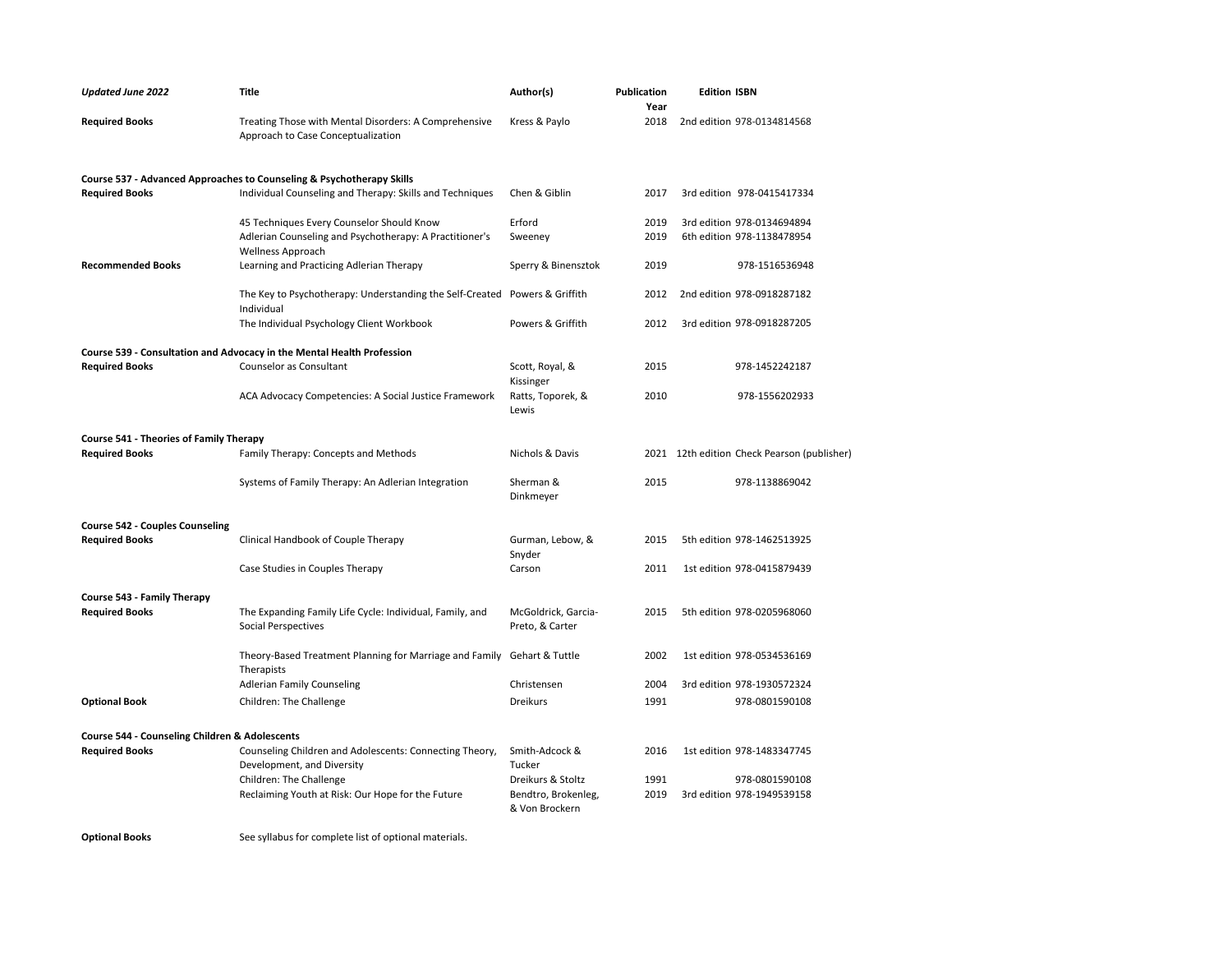| <b>Updated June 2022</b>                                         | <b>Title</b>                                                                     | Author(s)       | <b>Publication</b><br>Year | <b>Edition ISBN</b>                      |
|------------------------------------------------------------------|----------------------------------------------------------------------------------|-----------------|----------------------------|------------------------------------------|
| <b>Course 551 - Foundations of Art Therapy</b>                   |                                                                                  |                 |                            |                                          |
| <b>Required Books</b>                                            | The Modern History of Art Therapy in the United States                           | Borowsky Junge  | 2010                       | 978-0398079413                           |
|                                                                  | Cows Can Be Purple: My Life and Art Therapy                                      | <b>Dreikurs</b> | 1986                       | 978-0918560322                           |
|                                                                  | The Wiley Handbook of Art Therapy                                                | Gussak & Rosal  | 2016                       | 978-1118306598                           |
|                                                                  | The Art Therapy Sourcebook                                                       | Malchiodi       | 2006                       | 2nd edition 978-0071468275               |
|                                                                  | Little Windows into Art Therapy: Small Openings for                              | Schroder        | 2005                       | 978-1843107781                           |
|                                                                  | <b>Beginning Therapists</b>                                                      |                 |                            |                                          |
| <b>Optional Books</b>                                            | Handbook of Art Therapy                                                          | Malchiodi       | 2011                       | 2nd edition 978-1609189754               |
| Course 552 - Art Therapy for Children & Adolescents              |                                                                                  |                 |                            |                                          |
| <b>Required Books</b>                                            | Child Art Therapy                                                                | Rubin           | 2005                       | 978-0471679912                           |
|                                                                  | Contemporary Art Therapy with Adolescents                                        | Riley           | 1999                       | 978-1853026379                           |
| Course 553 - Group Art Therapy                                   |                                                                                  |                 |                            |                                          |
| <b>Required Books</b>                                            | Art-Based Group Therapy: Theory and Practice                                     | Moon            | 2016                       | 2nd edition 978-0398091156               |
|                                                                  | Group Art Therapy                                                                | Robb            | 2022                       | 978-0367527778                           |
| <b>Optional Books</b>                                            | Art Therapy for Groups: A Handbook of Themes, Games,                             | Liebmann        | 2004                       | 978-1138127555                           |
|                                                                  | and Exercises                                                                    |                 |                            |                                          |
|                                                                  | The Theory and Practice of Group Psychotherapy                                   | Yalom           | 2005                       | 5th edition 978-0465092840               |
| <b>Course 555 - Art Therapy Assessments</b>                      |                                                                                  |                 |                            |                                          |
| <b>Required Books</b>                                            | Tools of the Trade: A Therapist Guide to Art Therapy                             | <b>Brooke</b>   | 2004                       | 2nd edition 978-0398075224               |
|                                                                  | The Diagnostic Drawing Series Handbook                                           | Cohen           | 1985, 1994                 | Access at<br>diagnosticdrawingseries.com |
|                                                                  | <b>Understanding Children's Drawings</b>                                         | Malchiodi       | 1998                       | 978-1572303720                           |
| <b>Optional Book</b>                                             | Actions, Styles, and Symbols in Kinetic Family Drawings                          | Burns & Kaufman | 1972                       | 978-0876300541                           |
|                                                                  |                                                                                  |                 |                            |                                          |
| Course 556 - Art Therapy Studio: Media and Materials Exploration |                                                                                  |                 |                            |                                          |
| <b>Required Books</b>                                            | Studio Art Therapy: Cultivating the Artist Identity in the Art Moon<br>Therapist |                 | 2002                       | 1st edition 978-1853028144               |
|                                                                  | Expressive Therapies Continuum: A Framework for Using<br>Art in Therapy          | Hinz            | 2019                       | 2nd edition 978-0367280420               |
| <b>Optional Book</b>                                             | Art Therapy, Trauma, and Neuroscience: Theoretical and                           | King            | 2016                       |                                          |
|                                                                  | <b>Practical Perspectives</b>                                                    |                 |                            | 978-1138839380                           |
| Course 557.4 - Art Therapy and Spirituality                      |                                                                                  |                 |                            |                                          |
| <b>Required Book</b>                                             | Spirituality and Art Therapy                                                     | Farrelly-Hansen | 2001                       | 978-1853029523                           |
| <b>Optional Book</b>                                             | Art Is a Spiritual Path                                                          | Allen           | 2005                       | 3rd edition 978-1590302101               |
| Course 557.9 - Art Therapy with Grief and Loss Issues            |                                                                                  |                 |                            |                                          |
| <b>Required Books</b>                                            | Grief and Loss Across the Lifespan: A Biopsychosocial                            | Walter & McCoyd | 2016                       | 2nd edition 978-0826120281               |
|                                                                  | Perspective                                                                      |                 |                            |                                          |
| <b>Optional Book</b>                                             | The Wild Edge of Sorrow: Rituals of Renewal and the<br>Sacred Work of Grief      | Weller          | 2015                       | 978-1583949764                           |
| Course 557.10 - Art Therapy with Veterans and Military Families  |                                                                                  |                 |                            |                                          |
| <b>Required Books</b>                                            | Art Therapy with Military Veterans: Trauma and the Image Lobban                  |                 | 2017                       | 1st edition 978-1138654556               |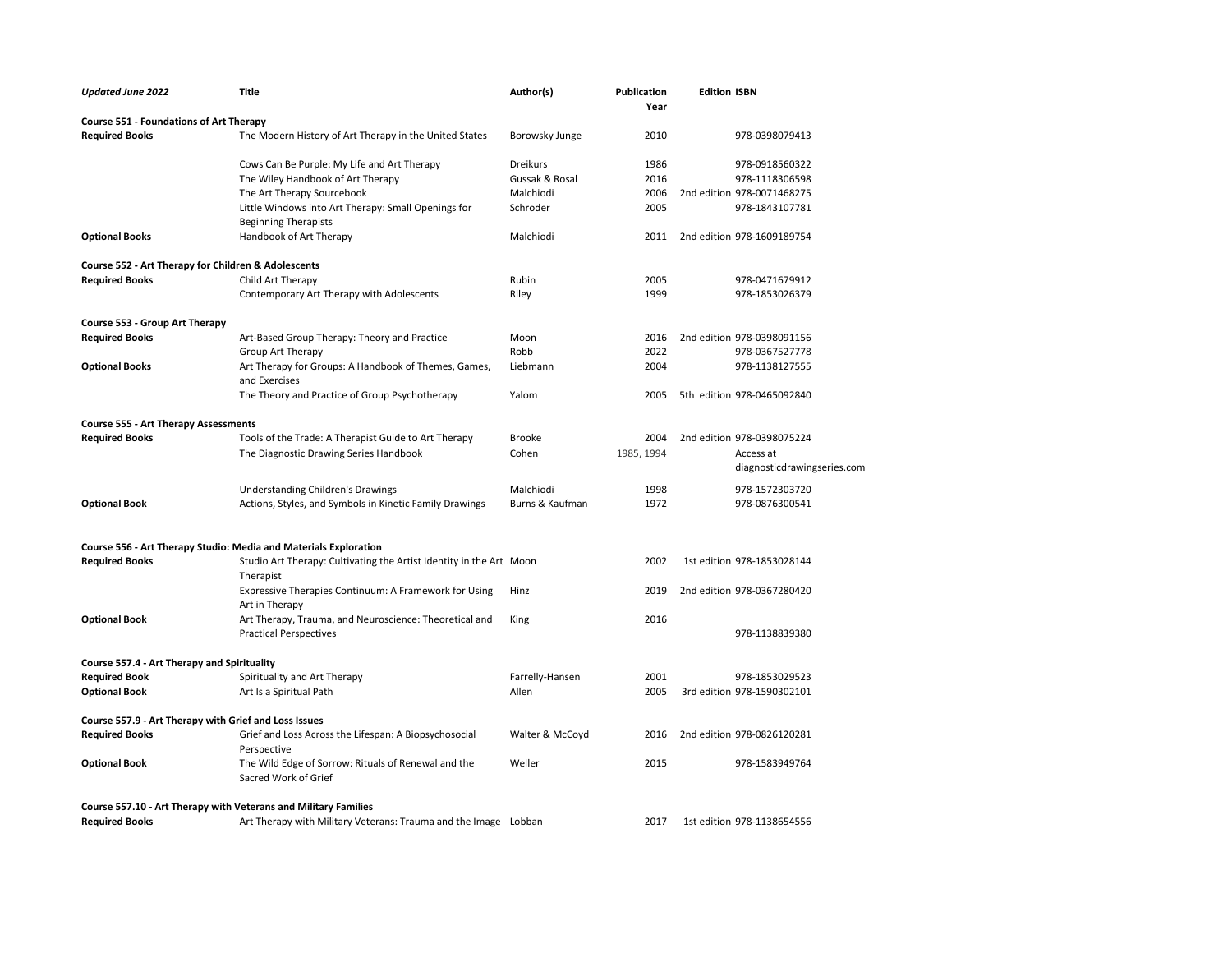| <b>Updated June 2022</b>                                  | <b>Title</b>                                                                                         | Author(s)                                       | <b>Publication</b><br>Year | <b>Edition ISBN</b>        |
|-----------------------------------------------------------|------------------------------------------------------------------------------------------------------|-------------------------------------------------|----------------------------|----------------------------|
| <b>Optional Books</b>                                     | Review course syllabus for bibliography of suggested<br>materials.                                   |                                                 |                            |                            |
| Course 557. 11 - Art Therapy for Addictions               |                                                                                                      |                                                 |                            |                            |
| <b>Required Books</b>                                     | Diagnostic and Statistical Manual of Mental Disorders                                                | APA                                             | 2013                       | 5th edition 978-0890425558 |
|                                                           | Expressive Therapies Continuum: A Framework for Using<br>Art in Therapy                              | Hinz                                            | 2019                       | 2nd edition 978-0367280420 |
|                                                           | Art Therapy, Trauma, and Neuroscience: Theoretical and<br><b>Practical Perspectives</b>              | King                                            | 2016                       | 978-1318839380             |
|                                                           | Art Therapy and Substance Abuse: Enabling Recovery from Schmanke<br>Alcohol and Other Drug Addiction |                                                 | 2017                       | 978-1849057349             |
| Course 558 - Multicultural Art Therapy                    |                                                                                                      |                                                 |                            |                            |
| <b>Required Books</b>                                     | Counseling for Multiculturalism and Social Justice:<br>Integration, Theory, and Application          | Ratts & Pedersen                                | 2014                       | 4th edition                |
|                                                           | Tapestry of Cultural Issues in Art Therapy                                                           | Hiscox & Calisch                                | 2004                       | 1st edition 978-1853025761 |
| <b>Optional Books</b>                                     | Art Therapy, Race, and Culture                                                                       | Campbell,<br>Liebmann, Brooks,<br>Jones, & Ward | 1999                       | 1st edition 978-1853025785 |
|                                                           | Gender Issues in Art Therapy                                                                         | Hogan                                           | 2002                       | 1st edition 978-1853027987 |
| Course 559 - Integrative Approaches to Family Art Therapy |                                                                                                      |                                                 |                            |                            |
| <b>Required Books</b>                                     | Family Art Therapy: Foundations of Theory and Practice                                               | Kerr & Hoshino                                  | 2008                       | 978-0415954648             |
| <b>Optional Books</b>                                     | Integrative Approaches to Family Art Therapy                                                         | Malchiodi                                       | 2004                       | 2nd edition 978-1890374037 |
|                                                           | Genograms in Family Assessment                                                                       | McGoldrick &<br>Gerson                          | 2008                       | 3rd edition 978-0393705096 |
| <b>Course 562 - Foundations of Career Development</b>     |                                                                                                      |                                                 |                            |                            |
| <b>Required Books</b>                                     | Career Development and Counseling: Theory and Practice<br>in a Multicultural World                   | Tang                                            | 2018                       | 1st edition 978-1452230863 |
|                                                           | Adlerian Counseling and Psychotherapy: A Practitioner's<br><b>Wellness Approach</b>                  | Sweeney                                         | 2019                       | 6th edition 978-1138478954 |
|                                                           | Course 566 - Integrative Approaches Art Therapy and Neuroscience in the Treatment of Trauma          |                                                 |                            |                            |
| <b>Required Books</b>                                     | The Neuroscience of Psychotherapy: Healing the Social<br>Brain                                       | Cozolino                                        | 2017                       | 3rd edition 978-0393712650 |
|                                                           | The Polyvagal Theory in Therapy: Engaging the Rhythm of<br>Regulation                                | Dana                                            | 2018                       | 978-0393712384             |
|                                                           | Art Therapy, Trauma, and Neuroscience: Theoretical and<br><b>Practical Perspectives</b>              | King                                            | 2016                       | 978-1317558149             |
|                                                           | The Boy Who Was Raised as a Dog: And Other Stories from Perry<br>a Child Psychiatrist's Notebook     |                                                 | 2017                       | 978-0465003921             |
|                                                           | Mindsight: The New Science of Personal Transformation                                                | Siegel                                          | 2010                       | 978-0553907100             |
|                                                           | The Body Keeps the Score: Brain, Mind, and Body in the<br>Healing of Trauma                          | Van der Kolk                                    | 2014                       | 978-0143127741             |
| <b>Optional Books</b>                                     | In An Unspoken Voice: How the Body Releases Trauma and Levine<br><b>Restores Goodness</b>            |                                                 | 2010                       | 978-1583946527             |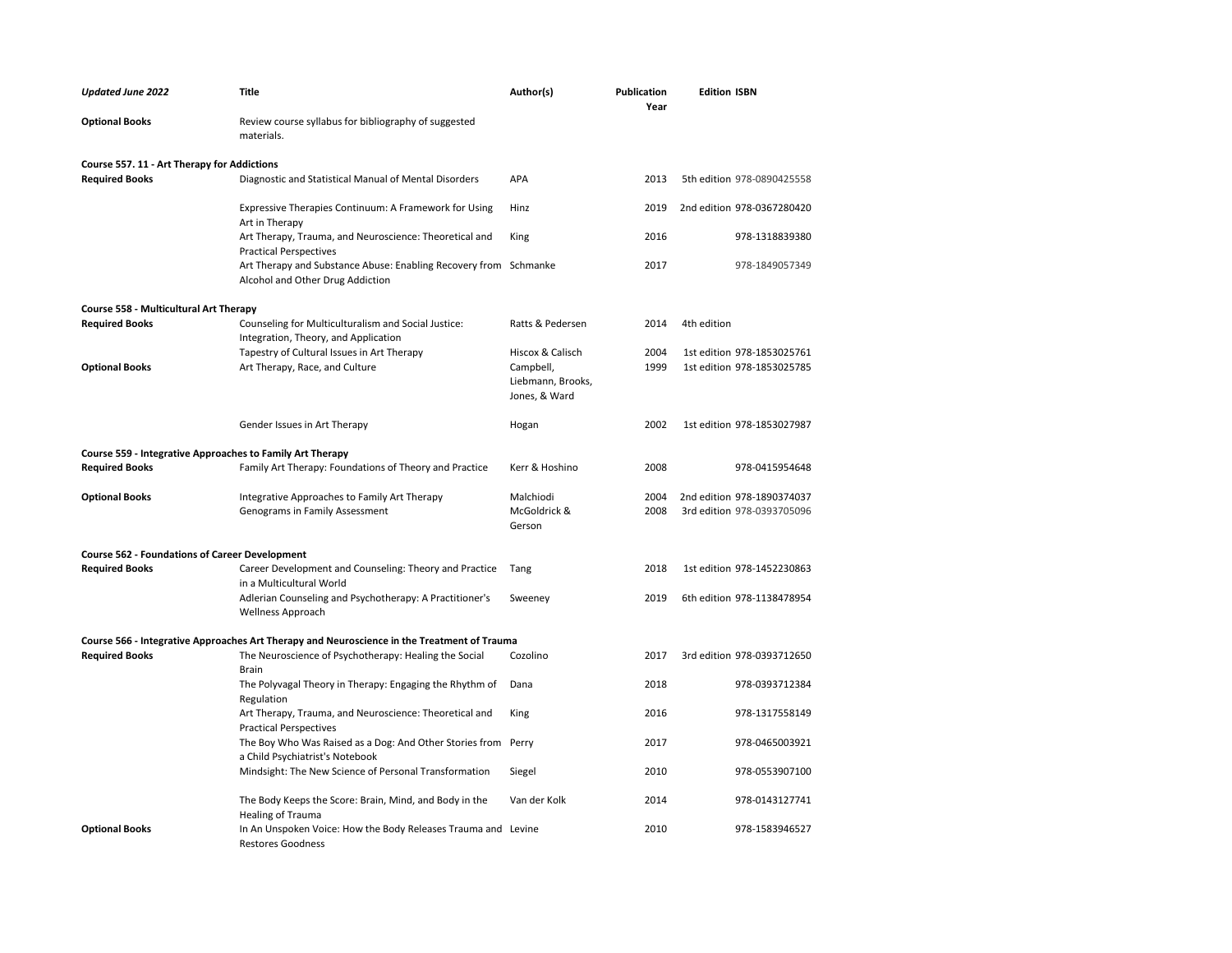| <b>Updated June 2022</b>                                           | Title                                                                                                                                              | Author(s)              | <b>Publication</b><br>Year | <b>Edition ISBN</b>               |
|--------------------------------------------------------------------|----------------------------------------------------------------------------------------------------------------------------------------------------|------------------------|----------------------------|-----------------------------------|
|                                                                    | Neurobiologically Informed Trauma Therapy with Children Chapman<br>and Adolescents: Understanding the Mechanisms of<br>Change                      |                        | 2014                       | 978-0393707885                    |
| <b>Course 572 - Counseling Exceptional Children</b>                |                                                                                                                                                    |                        |                            |                                   |
| <b>Required Books</b>                                              | What School Counselors Need to Know About Special<br><b>Educations and Students with Disabilities</b>                                              | Baditoi & Brott        | 2015                       | Revised 978-0865865013<br>edition |
| <b>Optional Books</b>                                              | Exceptional Children: An Introduction to Special Education Heward, Alber-                                                                          | Morga, & Konrad        |                            | 2018 11th edition 978-0135160428  |
|                                                                    | The School Counseling and School Social Worker Treatment Knapp & Jongsma<br>Planner with DSM-5 Updates                                             |                        | 2014                       | 978-1119063094                    |
| <b>Course 573 - Advanced School Counseling</b>                     |                                                                                                                                                    |                        |                            |                                   |
| <b>Required Books</b>                                              | Students: Verify required editions with the instructor.                                                                                            |                        |                            |                                   |
| <b>Required Books</b>                                              | Consultation: Creating School-Based Interventions                                                                                                  | Dinkmeyer &<br>Carlson | 2015                       | 4th edition 978-1138910256        |
|                                                                    | For White Folks Who Teach in the Hood                                                                                                              | Emdin                  | 2017                       | 978-0807028025                    |
|                                                                    | Teach Like a Champion 2.0: 49 Techniques that Put<br>Students on the Path to College                                                               | Lemov                  | 2016                       | 2nd edition 978-1119254140        |
|                                                                    | Positive Discipline in the Classroom                                                                                                               | Nelson                 | 2013                       | 978-0770436575                    |
|                                                                    | Shaping School Culture Fieldbook                                                                                                                   | Peterson & Deal        | 2009                       | 2nd edition 978-0787996802        |
|                                                                    | Strengths-Based Leadership                                                                                                                         | Rath & Conchie         | 2008                       | 1st edition 978-1595620255        |
| Course 574 - Career Development in Schools                         |                                                                                                                                                    |                        |                            |                                   |
| <b>Required Books</b>                                              | Career Counseling and Development in a Global Economy                                                                                              | Andersen &<br>Vandehey | 2012                       | 2nd edition 978-0840034595        |
|                                                                    | College Counseling for School Counselors: Delivering<br>Quality, Personalized College Advice to Every Student on<br>Your (Sometimes Huge) Caseload | O'Conner               | 2015                       | 978-1432778088                    |
| Course 575 - Clinical Issues in School Counseling                  |                                                                                                                                                    |                        |                            |                                   |
| <b>Required Books</b>                                              | Evidence-Based Practice in School Mental Health:<br>Addressing DSM-5 Disorders in Schools                                                          | Raines                 | 2019                       | 2nd edition 978-0190886578        |
|                                                                    | The School Counseling and School Social Worker Treatment Knapp & Jongsma<br>Planner with DSM-5 Updates                                             |                        | 2015                       | 2nd edition 978-1119063094        |
|                                                                    | An Educator's Guide to Children's Mental Health                                                                                                    | <b>MACHM</b>           | 2015                       | Booklet 978-0982048221            |
|                                                                    | DSM-5 Overview (Quick Study Academic)                                                                                                              | Lyngzeidetson          | 2014                       | 978-1423222682                    |
| <b>Course 576 - Introduction to Professional School Counseling</b> |                                                                                                                                                    |                        |                            |                                   |
| <b>Required Books</b>                                              | Professional School Counseling: A Handbook of Theories,                                                                                            | Erford                 | 2015                       | 3rd edition 978-1416406891        |
|                                                                    | Programs, and Practices                                                                                                                            |                        |                            |                                   |
|                                                                    | The ASCA National Model: A Framework for School<br><b>Counseling Programs</b>                                                                      | <b>ASCA</b>            | 2020                       | 4th edition 978-1929289592        |
| Course 579 - Crisis and Trauma in Schools                          |                                                                                                                                                    |                        |                            |                                   |
| <b>Required Books</b>                                              | Building a Trauma-Informed, Compassionate Classroom:                                                                                               | Bashant                | 2020                       | 978-1683732754                    |
|                                                                    | Strategies & Activities to Reduce Challenging Behavior,<br>Improve Learning Outcomes, and Increase Student<br>Engagement                           |                        |                            |                                   |
|                                                                    | The Trauma-Sensitive Classroom: Building Resilience with<br><b>Compassionate Teaching</b>                                                          | Jennings               | 2018                       | 978-0393711868                    |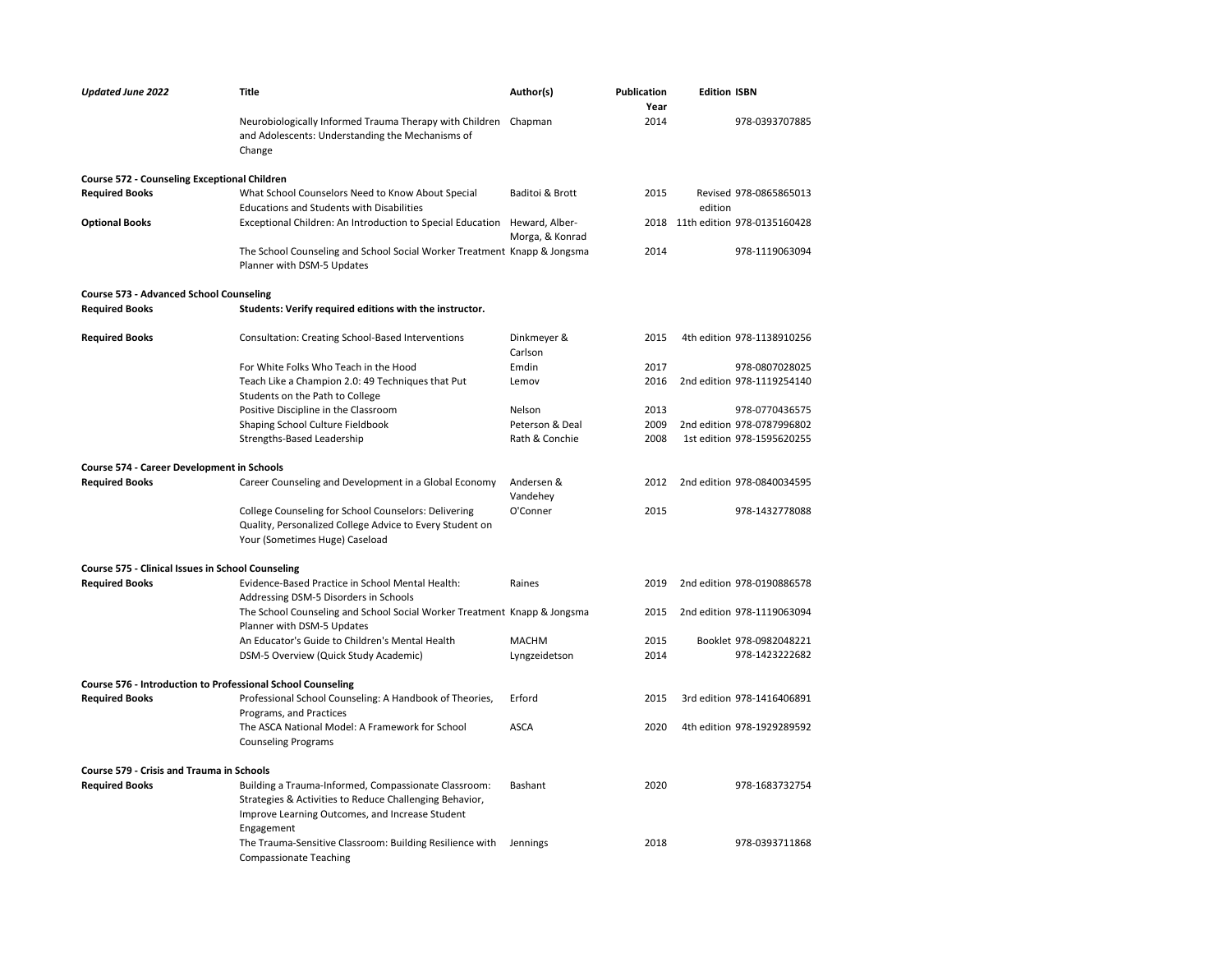| <b>Updated June 2022</b>                                         | Title                                                                                                                                          | Author(s)                    | <b>Publication</b><br>Year | <b>Edition ISBN</b>        |
|------------------------------------------------------------------|------------------------------------------------------------------------------------------------------------------------------------------------|------------------------------|----------------------------|----------------------------|
|                                                                  | Relationship, Responsibility, and Regulation: Trauma-<br>Invested Practices for Fosering Resilient Learners                                    | Souers & Hall                | 2018                       | 978-141662855              |
|                                                                  | Teaching to Strengths: Supporting Students Living with<br>Trauma, Violence, and Chronic Stress                                                 | Zacarian & Alvarez-<br>Ortiz | 2017                       | 978-1416624608             |
| <b>Optional Books</b>                                            | Trauma-Sensitive Schools for the Adolescent Years:                                                                                             | Craig & Sporleder            | 2017                       | 978-0807758250             |
|                                                                  | Promoting Resiliency and Healing, Grades 6-12                                                                                                  |                              |                            |                            |
|                                                                  | Teaching, Learning, and Trauma, Grades 6-13                                                                                                    | O'Drobnik & Kelley           | 2020                       | 978-1544362892             |
|                                                                  | Trauma-Informed Social-Emotional Toolbox for Children &<br>Adolescents: 116 Worksheets & Skill-Building Exercises                              | Phifer & Sibbald             | 2020                       |                            |
|                                                                  | Applying Trauma-Sensitive Practices in School Counseling                                                                                       | Rawson                       | 2020                       | 1st edition 978-0367237233 |
|                                                                  | Creating a Trauma-Sensitive Classroom (Quick Reference<br>Guide)                                                                               | Souers & Hall                | 2018                       | 978-1416626213             |
|                                                                  | Trauma-Invested Practices to Meet Students" Needs (Quick Souers & Hall<br>Reference Guide)                                                     |                              | 2019                       | 978-1416628026             |
|                                                                  | The Trauma-Informed School: A Step-By-Step<br>Implementation Guide for Administrators and School<br>Personnel                                  | Sporleder & Forbes           | 2016                       | 978-0997850154             |
| <b>Course 583 - Case Management for Co-Occurring Disorders</b>   |                                                                                                                                                |                              |                            |                            |
| <b>Required Books</b>                                            | Case Conceptualization and Treatment Planning:<br>Integrating Theory with Clinical Practice                                                    | Berman                       | 2018                       | 4th edition 978-1506331386 |
|                                                                  | Co-Occurring Disorders: Integrated Assessment and                                                                                              | Aitkins                      | 2014                       | 1st edition 978-1936128549 |
|                                                                  | Treatment of Substance Use and Mental Disorders<br>Diagnostic and Statistical Manual of Mental Disorders, Text American<br>Revision (DSM-5-TR) | Psychiatric<br>Association   | 2022                       | 5th edition 978-0890425763 |
| Course 584 - Evidence-Based Practice in CODAC                    |                                                                                                                                                |                              |                            |                            |
| <b>Required Books</b>                                            | Integrated Treatment for Co-Occurring Disorders: Treating Klott<br>People, Not Behaviors                                                       |                              | 2013                       | 978-1118205662             |
|                                                                  | <b>Evidence-Based Addiction Treatment</b>                                                                                                      | Miller                       | 2009                       | 978-0123743480             |
| Course 585 - Integrative Seminar in CODAC                        |                                                                                                                                                |                              |                            |                            |
| <b>Required Books</b>                                            | None. See syllabus for required reading.                                                                                                       |                              |                            |                            |
| Course 604 - Professional Portfolio and Oral Defense Preparation |                                                                                                                                                |                              |                            |                            |
| <b>Required Books</b>                                            | Publication Manual of the American Psychological                                                                                               | American                     | 2019                       | 7th edition 978-1433832161 |
|                                                                  | Association                                                                                                                                    | Psychological<br>Association |                            |                            |
| Course 620 - Advanced Seminar in Counseling: Human Sexuality     |                                                                                                                                                |                              |                            |                            |
| <b>Required Books</b>                                            | What Every Mental Health Professional Needs to Know<br>About Sex                                                                               | <b>Buehler</b>               | 2021                       | 3rd edition 978-0826135889 |
|                                                                  | Diagnostic and Statistical Manual of Mental Disorders, Text American<br>Revision (DSM-5-TR)                                                    | Psychiatric<br>Association   | 2022                       | 5th edition 978-0890425763 |